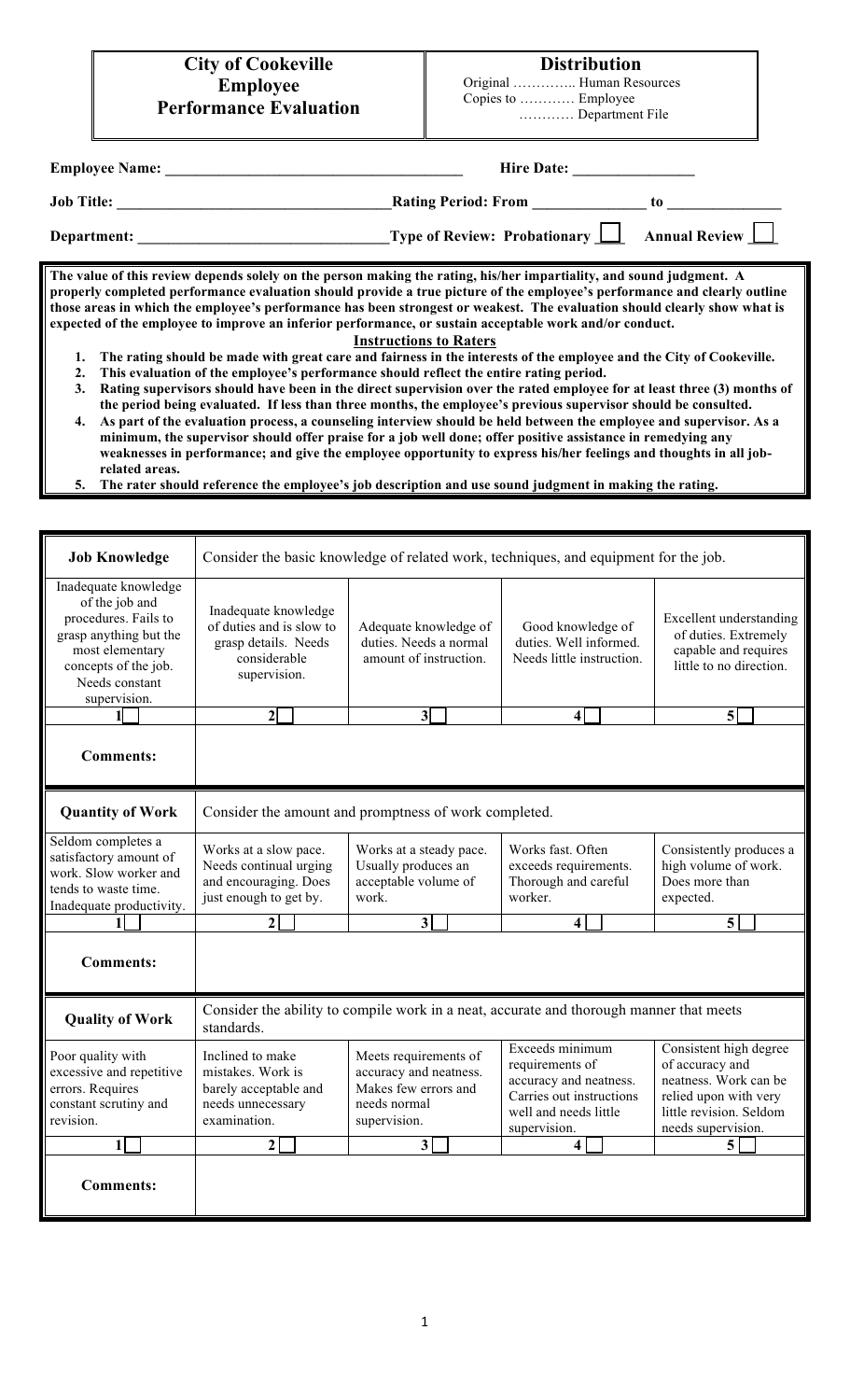| Initiative                                                                                                                | Consider the ability to perform duties in a consistent and reliable manner, the willingness to take<br>on new tasks, offer constructive suggestions and accept responsibility.        |                                                                                                                                                                              |                                                                                                                                                                                         |                                                                                                                                                                      |
|---------------------------------------------------------------------------------------------------------------------------|---------------------------------------------------------------------------------------------------------------------------------------------------------------------------------------|------------------------------------------------------------------------------------------------------------------------------------------------------------------------------|-----------------------------------------------------------------------------------------------------------------------------------------------------------------------------------------|----------------------------------------------------------------------------------------------------------------------------------------------------------------------|
| Requires constant<br>encouragement. Never<br>volunteers to undertake<br>work. Has no drive or<br>ambition.                | Dislikes responsibility<br>and has very little drive.<br>Lacks resourcefulness<br>and requires more than<br>average encouragement.                                                    | Requires normal<br>encouragement. Seldom<br>seeks new tasks. Will<br>accept responsibility<br>when necessary.<br>Accomplishes routine<br>work.                               | Requires minimal<br>encouragement.<br>Occasionally seeks new<br>tasks. Works well when<br>given responsibility.                                                                         |                                                                                                                                                                      |
| 1                                                                                                                         | $\mathbf{2}$                                                                                                                                                                          | 3                                                                                                                                                                            | 4                                                                                                                                                                                       | 5                                                                                                                                                                    |
| <b>Comments:</b>                                                                                                          |                                                                                                                                                                                       |                                                                                                                                                                              |                                                                                                                                                                                         |                                                                                                                                                                      |
| <b>Attitude &amp; Dealing</b><br><b>With Co-Workers</b>                                                                   | willingness to accept tasks.                                                                                                                                                          |                                                                                                                                                                              | Consider willingness to work with and help others and attitude toward co-workers and<br>supervisors. Ability to accept constructive criticism. Demonstrates enthusiasm, flexibility and |                                                                                                                                                                      |
| Difficult to work with.<br>Uncooperative and rude.<br>Resents constructive<br>criticism. Constant co-<br>worker problems. | Reluctant to cooperate.<br>Stubborn and at times<br>unwilling to follow<br>orders without<br>argument. Frequent co-<br>worker problems.                                               | Tries to cooperate and<br>usually agreeable.<br>Accepts constructive<br>criticism. Few problems<br>with co-workers.                                                          | Cooperative most of the<br>time. Interested in work.<br>Responds to<br>constructive criticism.<br>Co-worker problems<br>rare.                                                           | Very cooperative.<br>Shows great interest in<br>work. Encourages<br>constructive criticism.<br>Admired by co-workers.                                                |
| 1                                                                                                                         |                                                                                                                                                                                       | $3\vert$                                                                                                                                                                     | 4                                                                                                                                                                                       | $\overline{5}$                                                                                                                                                       |
| <b>Comments:</b>                                                                                                          |                                                                                                                                                                                       |                                                                                                                                                                              |                                                                                                                                                                                         |                                                                                                                                                                      |
| <b>Public Contact</b>                                                                                                     |                                                                                                                                                                                       |                                                                                                                                                                              | Consider the willingness to work with the public and project a good image of City employees.                                                                                            |                                                                                                                                                                      |
| Cannot deal with the<br>public. Inconsiderate<br>and projects a bad<br>image. Receives<br>numerous valid<br>complaints.   | Has trouble dealing with<br>the public. Occasionally<br>lacks common courtesy<br>and receives some valid<br>complaints. Sometimes<br>rude or inconsiderate.<br>Projects a poor image. | Usually maintains<br>courteous effective<br>relations. Generally<br>pleasant and<br>considerate. Seldom<br>receives valid<br>complaints and projects<br>an acceptable image. | Good in dealing with<br>the public. Very<br>pleasant and tactful.<br>Rarely receives valid<br>complaints. Projects a<br>good image.                                                     | Excellent in dealing<br>with the public.<br><b>Exceptionally courteous</b><br>and well mannered. No<br>valid complaints<br>received. Projects an<br>excellent image. |
| 1                                                                                                                         | $\mathbf{2}$                                                                                                                                                                          | 3 <sup>1</sup>                                                                                                                                                               | 4                                                                                                                                                                                       | 5                                                                                                                                                                    |
| <b>Comments:</b>                                                                                                          |                                                                                                                                                                                       |                                                                                                                                                                              |                                                                                                                                                                                         |                                                                                                                                                                      |
| <b>Operation &amp; Care of</b><br><b>City Equipment and</b><br><b>Property</b>                                            | Consider the concern for safe, responsible and reasonable operation or use of City equipment or<br>property, including requesting appropriate maintenance or repair.                  |                                                                                                                                                                              |                                                                                                                                                                                         |                                                                                                                                                                      |
| Shows no concern for<br>the proper use and<br>maintenance of<br>equipment or City<br>property.                            | Minimal concern for<br>equipment or City<br>property. Often careless<br>with usage.                                                                                                   | Shows concern for<br>equipment and City<br>property. Handles with<br>some care. Requests<br>maintenance only if<br>necessary.                                                | Handles equipment and<br>City property with care.<br>Occasionally will<br>request repair and<br>maintenance as needed.                                                                  | Operates and maintains<br>equipment and City<br>property with extreme<br>care. Schedules repair<br>and maintenance in a<br>timely manner.                            |
|                                                                                                                           | 2                                                                                                                                                                                     | $\overline{\mathbf{3}}$                                                                                                                                                      | 4                                                                                                                                                                                       | 5                                                                                                                                                                    |
| <b>Comments:</b>                                                                                                          |                                                                                                                                                                                       |                                                                                                                                                                              |                                                                                                                                                                                         |                                                                                                                                                                      |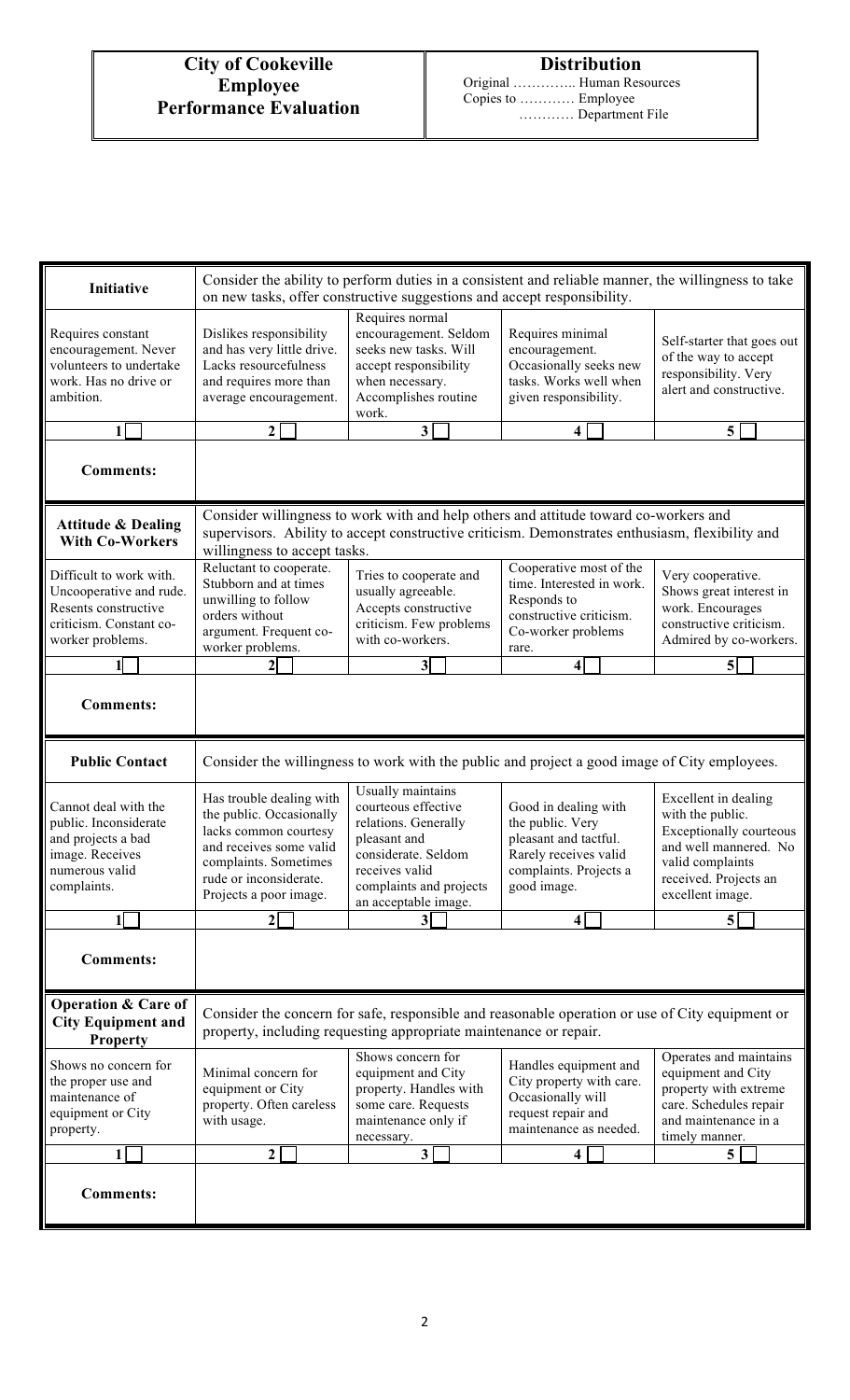Original ………….. Human Resources Copies to ………… Employee ………… Department File

| Attendance                                                                                                                                                                         | Consider the adherence to policies on absenteeism and tardiness.                                                                                                                                                                                                                                                                                                                                                                                                                                                           |                                                                                                                                                                                              |                                                                                                                                                                   |                                                                                                                                                                                                                           |
|------------------------------------------------------------------------------------------------------------------------------------------------------------------------------------|----------------------------------------------------------------------------------------------------------------------------------------------------------------------------------------------------------------------------------------------------------------------------------------------------------------------------------------------------------------------------------------------------------------------------------------------------------------------------------------------------------------------------|----------------------------------------------------------------------------------------------------------------------------------------------------------------------------------------------|-------------------------------------------------------------------------------------------------------------------------------------------------------------------|---------------------------------------------------------------------------------------------------------------------------------------------------------------------------------------------------------------------------|
| Often absent or tardy.<br>Does not report absence<br>or tardiness in advance.<br>Very undependable.                                                                                | Inconsistent attendance<br>and punctuality. Seldom<br>reports absence in<br>advance. Not<br>dependable.                                                                                                                                                                                                                                                                                                                                                                                                                    | Occasionally tardy or<br>absent, but reports in<br>advance in most cases.                                                                                                                    | Seldom absent or tardy.<br>Always reports absences<br>or tardiness in advance.<br>Dependable.                                                                     | Excellent attendance.<br>Always at work and on<br>time. Very dependable.                                                                                                                                                  |
| 1                                                                                                                                                                                  | $\mathbf 2$                                                                                                                                                                                                                                                                                                                                                                                                                                                                                                                | 3                                                                                                                                                                                            | 4                                                                                                                                                                 | 5                                                                                                                                                                                                                         |
| <b>Comments:</b>                                                                                                                                                                   |                                                                                                                                                                                                                                                                                                                                                                                                                                                                                                                            |                                                                                                                                                                                              |                                                                                                                                                                   |                                                                                                                                                                                                                           |
| <b>Safety</b>                                                                                                                                                                      |                                                                                                                                                                                                                                                                                                                                                                                                                                                                                                                            |                                                                                                                                                                                              | Consider the attitude toward personal safety as well as that of co-workers and citizens.                                                                          |                                                                                                                                                                                                                           |
| Has a poor safety<br>record. Often violate<br>safety rules. Has to be<br>constantly reminded to<br>wear personal protective<br>equipment and use<br>appropriate safety<br>devices. | Has a fair safety record.<br>Does not always follow<br>safety rules. Sometimes<br>uses personal protective<br>equipment and<br>appropriate safety<br>devices without being<br>reminded.                                                                                                                                                                                                                                                                                                                                    | Has an acceptable safety<br>record. Usually observes<br>safety rules and is rarely<br>careless. Usually wears<br>personal protective<br>equipment and uses<br>appropriate safety<br>devices. | Has a good safety<br>record. Alert in<br>observing safety rules.<br>Commonly wears<br>personal protective<br>equipment and uses<br>appropriate safety<br>devices. | Extremely conscious of<br>safety. Exceptional<br>safety record and is<br>extremely alert in<br>observing all safety<br>rules. Always wears<br>personal protective<br>equipment and uses<br>appropriate safety<br>devices. |
| $\mathbf{1}$                                                                                                                                                                       | $\overline{2}$                                                                                                                                                                                                                                                                                                                                                                                                                                                                                                             | $\overline{3}$                                                                                                                                                                               | 4                                                                                                                                                                 | 5                                                                                                                                                                                                                         |
| <b>Comments:</b>                                                                                                                                                                   |                                                                                                                                                                                                                                                                                                                                                                                                                                                                                                                            |                                                                                                                                                                                              |                                                                                                                                                                   |                                                                                                                                                                                                                           |
| Communication                                                                                                                                                                      |                                                                                                                                                                                                                                                                                                                                                                                                                                                                                                                            |                                                                                                                                                                                              | Consider the ability to effectively communicate, both verbal and written, with employees and superiors.                                                           |                                                                                                                                                                                                                           |
| Excessive and repetitive<br>errors in written reports.<br>Poor verbal<br>communication skills                                                                                      | Written reports often<br>need thorough<br>inspection. Frequent<br>errors. Sometimes<br>unable to express<br>subject matter clearly.                                                                                                                                                                                                                                                                                                                                                                                        | Written reports meet set<br>standards with normal<br>errors. Reasonably clear<br>in expression.                                                                                              | Above set standards.<br>Errors are infrequent.<br>Messages are mostly<br>clear and easily<br>understood.                                                          | Expresses self clearly<br>and effectively on all<br>subjects. Uses<br>appropriate language for<br>any situation.                                                                                                          |
| $\mathbf{1}$                                                                                                                                                                       | $\overline{2}$                                                                                                                                                                                                                                                                                                                                                                                                                                                                                                             | $\overline{\mathbf{3}}$                                                                                                                                                                      | 4                                                                                                                                                                 | 5 <sup>1</sup>                                                                                                                                                                                                            |
| <b>Comments:</b>                                                                                                                                                                   |                                                                                                                                                                                                                                                                                                                                                                                                                                                                                                                            |                                                                                                                                                                                              |                                                                                                                                                                   |                                                                                                                                                                                                                           |
| Leadership                                                                                                                                                                         |                                                                                                                                                                                                                                                                                                                                                                                                                                                                                                                            | influences events and originates actions rather than passively accepting.                                                                                                                    | Consider the ability to command and guide others in the accomplishment of their duties and tasks; actively                                                        |                                                                                                                                                                                                                           |
| Fails to earn the respect<br>and cooperation of<br>employees. Fails to<br>adequately lead the<br>employees.                                                                        | Very aggressive in<br>leading employees.<br>Lacks aggressiveness in<br>Adequately supplies<br><b>Effectively</b> leads<br>leading employees. Not<br>leadership and usually<br>Obtains cooperation of<br>employees. Aggressive<br>held in high regard and<br>gains the respect of<br>employees in all<br>and provides leadership<br>lacks leadership<br>employees. Usually<br>situations. Gains utmost<br>in most situations.<br>looked to for leadership.<br>qualities.<br>respect from employees<br>and leads by example. |                                                                                                                                                                                              |                                                                                                                                                                   |                                                                                                                                                                                                                           |
| 1                                                                                                                                                                                  | $\mathbf{2}$                                                                                                                                                                                                                                                                                                                                                                                                                                                                                                               | 3 <sup>1</sup>                                                                                                                                                                               | 4                                                                                                                                                                 | 5 <sup>5</sup>                                                                                                                                                                                                            |
| <b>Comments:</b>                                                                                                                                                                   |                                                                                                                                                                                                                                                                                                                                                                                                                                                                                                                            |                                                                                                                                                                                              |                                                                                                                                                                   |                                                                                                                                                                                                                           |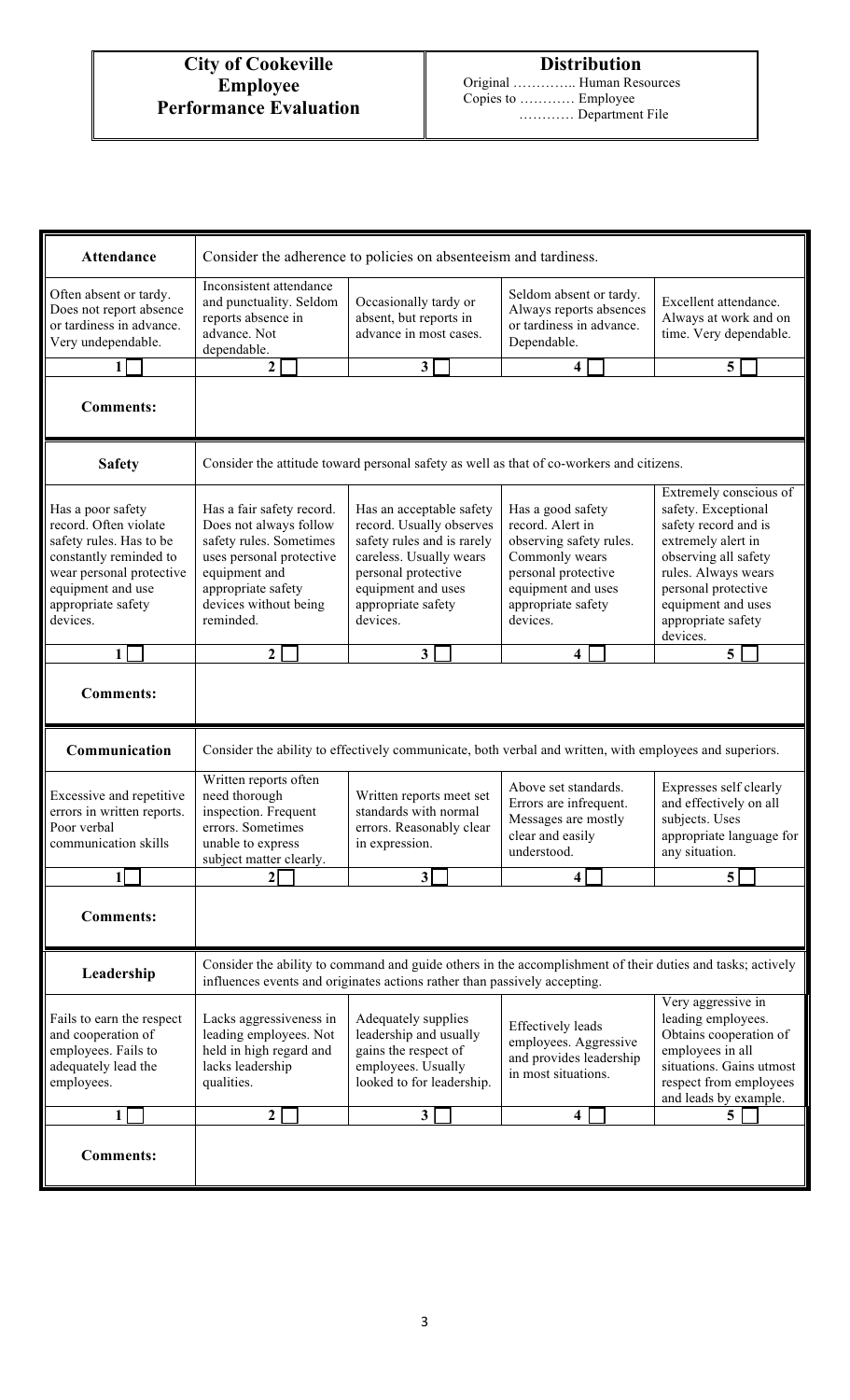Original ………….. Human Resources Copies to ………… Employee ………… Department File

| Dependability                                                                                                                                                                                                    | Consider the ability to perform duties while maintaining a high level of productivity in a reliable and<br>consistent manner with little direct supervision.                                                                                                                                                                                    |                                                                                                                                                                                |                                                                                                                                                                                                                                                                                                                                                                                                              |                                                                                                                                                                                            |  |
|------------------------------------------------------------------------------------------------------------------------------------------------------------------------------------------------------------------|-------------------------------------------------------------------------------------------------------------------------------------------------------------------------------------------------------------------------------------------------------------------------------------------------------------------------------------------------|--------------------------------------------------------------------------------------------------------------------------------------------------------------------------------|--------------------------------------------------------------------------------------------------------------------------------------------------------------------------------------------------------------------------------------------------------------------------------------------------------------------------------------------------------------------------------------------------------------|--------------------------------------------------------------------------------------------------------------------------------------------------------------------------------------------|--|
| Requires constant<br>supervision. Lacks<br>follow-through. Cannot<br>be depended upon. Does<br>not follow instructions.                                                                                          | Requires more than<br>normal supervision. Is<br>easily distracted.<br>Seldom follows<br>instructions.                                                                                                                                                                                                                                           | Requires normal<br>supervision. Generally<br>dependable and follows<br>instructions.                                                                                           | Requires minimal<br>supervision. Good<br>follow-through and<br>follows instructions.                                                                                                                                                                                                                                                                                                                         | Requires little or no<br>supervision. Can always<br>be depended upon.<br>Follows instructions<br>with great accuracy.                                                                      |  |
| 1                                                                                                                                                                                                                | $\overline{2}$                                                                                                                                                                                                                                                                                                                                  | $\overline{\mathbf{3}}$                                                                                                                                                        | 4                                                                                                                                                                                                                                                                                                                                                                                                            | 5 <sup>5</sup>                                                                                                                                                                             |  |
| <b>Comments:</b>                                                                                                                                                                                                 |                                                                                                                                                                                                                                                                                                                                                 |                                                                                                                                                                                |                                                                                                                                                                                                                                                                                                                                                                                                              |                                                                                                                                                                                            |  |
| <b>Policies and</b><br><b>Procedures</b>                                                                                                                                                                         | departmental rules and regulations.                                                                                                                                                                                                                                                                                                             |                                                                                                                                                                                | Consider the knowledge and understanding of City of Cookeville Policies and Procedures as well as                                                                                                                                                                                                                                                                                                            |                                                                                                                                                                                            |  |
| Lacks basic knowledge<br>of City policies. Shows<br>disregard for<br>departmental rules and<br>regulations. Supervisor<br>rarely enforces safety<br>rules.                                                       | Basic knowledge of City<br>Unfamiliar with many<br>policies and<br>applicable City policies<br>departmental rules.<br>and departmental rules.<br>Generally does not<br>Regularly commits<br>commit major<br>infractions. Supervisor<br>infractions. Supervisor<br>does not always enforce<br>usually enforces safety<br>safety rules.<br>rules. |                                                                                                                                                                                | Extremely<br>Knows applicable City<br>knowledgeable of City<br>policies and<br>polices and<br>departmental rules well.<br>departmental rules.<br>Rarely commits<br>Strictly adheres to all<br>infractions, and if so,<br>rules and sets an<br>are minor in nature.<br>example for others to<br>Supervisor is very<br>follow. Supervisor<br>conscious of safety<br>always enforces safety<br>rules.<br>rules. |                                                                                                                                                                                            |  |
| 1                                                                                                                                                                                                                | $\overline{2}$                                                                                                                                                                                                                                                                                                                                  | $\overline{\mathbf{3}}$                                                                                                                                                        | 4                                                                                                                                                                                                                                                                                                                                                                                                            | 5                                                                                                                                                                                          |  |
| <b>Comments:</b>                                                                                                                                                                                                 |                                                                                                                                                                                                                                                                                                                                                 |                                                                                                                                                                                |                                                                                                                                                                                                                                                                                                                                                                                                              |                                                                                                                                                                                            |  |
| <b>Planning and</b><br>Organizing                                                                                                                                                                                | Consider the ability to plan and organize work.                                                                                                                                                                                                                                                                                                 |                                                                                                                                                                                |                                                                                                                                                                                                                                                                                                                                                                                                              |                                                                                                                                                                                            |  |
| Lacks basic planning<br>skills. Plans are<br>extremely short range<br>without consideration of<br>long range effects.<br>Lacks the ability to<br>organize resources or<br>determine work<br>methods efficiently. | Plans and organization<br>lacks thorough<br>consideration.<br>Sometimes overlooks<br>long range effects.<br>Resource estimates and<br>organization are not<br>always practical.                                                                                                                                                                 | Plans and organizes<br>work adequately.<br>Resource estimates and<br>organization are<br>sensibly aligned with<br>projected workloads.<br>Determines feasible<br>work methods. | Plans and organizes<br>work well. Usually<br>considers likely<br>complications and long<br>range effects. Projects<br>workloads and relating<br>resource needs<br>accurately.                                                                                                                                                                                                                                | Extremely effective in<br>planning and<br>organizing. Always<br>conscious of detail and<br>long range effects.<br>Exceptionally accurate<br>in projecting workloads<br>and resource needs. |  |
|                                                                                                                                                                                                                  | $\mathbf{2}$                                                                                                                                                                                                                                                                                                                                    | $\overline{\mathbf{3}}$                                                                                                                                                        | 4                                                                                                                                                                                                                                                                                                                                                                                                            | 5                                                                                                                                                                                          |  |
| <b>Comments:</b>                                                                                                                                                                                                 |                                                                                                                                                                                                                                                                                                                                                 |                                                                                                                                                                                |                                                                                                                                                                                                                                                                                                                                                                                                              |                                                                                                                                                                                            |  |
| <b>Decision Making</b>                                                                                                                                                                                           | Consider the ability to make sound, logical decisions.                                                                                                                                                                                                                                                                                          |                                                                                                                                                                                |                                                                                                                                                                                                                                                                                                                                                                                                              |                                                                                                                                                                                            |  |
| Does not make<br>reasonable or logical<br>decisions. Lacks<br>perception and does not<br>evaluate alternatives.                                                                                                  | Occasionally uses poor<br>judgment. Logic is<br>sometimes questionable.<br>Tendency to postpone<br>decisions.<br>$\boldsymbol{2}$                                                                                                                                                                                                               | Usually makes<br>reasonably logical<br>decisions. Does not<br>usually postpone<br>decisions.<br>$\mathbf{3}$                                                                   | Evaluates facts carefully<br>and makes sound,<br>logical decisions.<br>Perceptive and decisive.<br>4                                                                                                                                                                                                                                                                                                         | Uses excellent logic and<br>perception in making<br>timely, accurate<br>decisions. Never<br>postpones decisions.<br>5 <sup>5</sup>                                                         |  |
| <b>Comments:</b>                                                                                                                                                                                                 |                                                                                                                                                                                                                                                                                                                                                 |                                                                                                                                                                                |                                                                                                                                                                                                                                                                                                                                                                                                              |                                                                                                                                                                                            |  |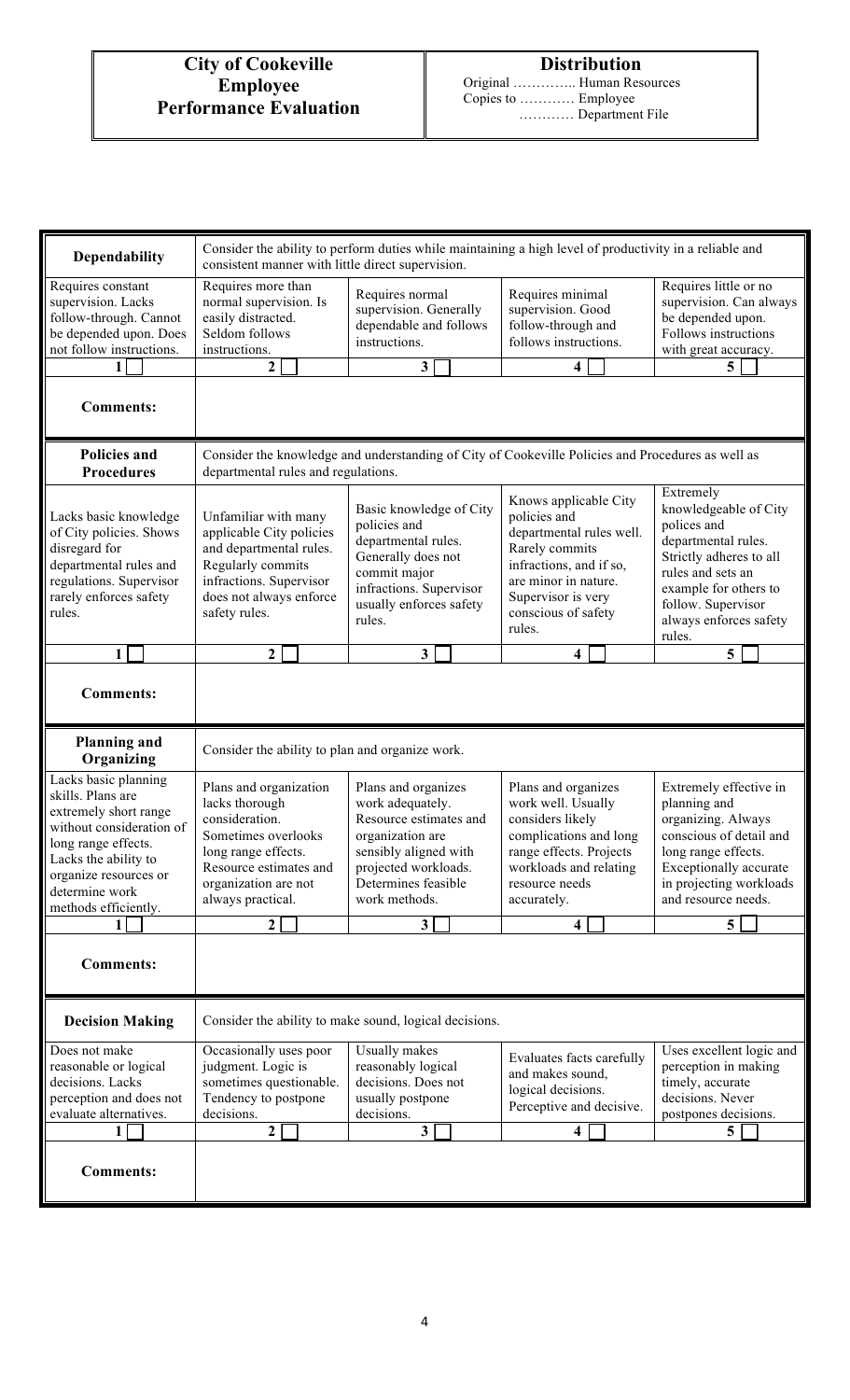Original ………….. Human Resources Copies to ………… Employee ………… Department File

| <b>Productivity of</b><br><b>Employees</b>                                                                                                                      | Consider the productivity of the supervisor, his/her employees, and the promptness in which work is<br>performed.                                                                                                                                                                                                                                                                            |                                                                                                                                     |                                                                                                                                                                 |                                                                                                                                                                                     |  |
|-----------------------------------------------------------------------------------------------------------------------------------------------------------------|----------------------------------------------------------------------------------------------------------------------------------------------------------------------------------------------------------------------------------------------------------------------------------------------------------------------------------------------------------------------------------------------|-------------------------------------------------------------------------------------------------------------------------------------|-----------------------------------------------------------------------------------------------------------------------------------------------------------------|-------------------------------------------------------------------------------------------------------------------------------------------------------------------------------------|--|
| Employees work slowly,<br>waste time and<br>continually make errors.<br>Quality of work is poor.<br>Supervisor does not<br>enhance good quantity<br>or quality. | Employees often work<br>at a slow pace and are<br>careless, inclined to<br>make mistakes. Quality<br>of work is barely<br>acceptable.                                                                                                                                                                                                                                                        | Supervisor monitors<br>productivity adequately<br>and employees work at<br>a steady pace. Quality of<br>work meets<br>requirements. | Supervisor consistently<br>achieves good<br>productivity. Employees<br>work at a fast pace. Few<br>errors are made; quality<br>of work exceeds<br>requirements. | Employees work at a<br>very fast pace. Quality<br>of work is exceptional<br>and errors are rare.<br>Supervisor is<br>exceptional at obtaining<br>high standards of<br>productivity. |  |
| 1                                                                                                                                                               | $\mathbf{2}$                                                                                                                                                                                                                                                                                                                                                                                 | $\mathbf{3}$                                                                                                                        | 4                                                                                                                                                               | 5                                                                                                                                                                                   |  |
| <b>Comments:</b>                                                                                                                                                |                                                                                                                                                                                                                                                                                                                                                                                              |                                                                                                                                     |                                                                                                                                                                 |                                                                                                                                                                                     |  |
| Employee<br><b>Evaluation and</b><br>Development                                                                                                                | Consider the supervisor's ability to effectively evaluate employee performance and encourage professional<br>development.                                                                                                                                                                                                                                                                    |                                                                                                                                     |                                                                                                                                                                 |                                                                                                                                                                                     |  |
| Expresses no interest in<br>employee development.<br>Avoids necessary<br>disciplinary measures.<br>Not always objective in<br>evaluation of<br>employees.       | Evaluates employees<br>Not always objective in<br>consistently, generally<br>the evaluation of<br>identifies deficits and<br>employees. Does not<br>makes suggestions<br>always show interest in<br>accordingly and usually<br>recognizes meritorious<br>employee development.<br>Varies in enforcing<br>employees. Gives<br>disciplinary measures.<br>attention to employee<br>development. |                                                                                                                                     | Evaluates employees<br>effectively and<br>recognizes strengths and<br>weaknesses. Commonly<br>counsels employees on<br>training and<br>development.             | Extremely perceptive in<br>identifying employees<br>individual differences<br>and rating them<br>accordingly. Constantly<br>counsels employees on<br>training and<br>development.   |  |
| 1                                                                                                                                                               | 2                                                                                                                                                                                                                                                                                                                                                                                            | 3 <sup>1</sup>                                                                                                                      | 4                                                                                                                                                               | 5 <sup>1</sup>                                                                                                                                                                      |  |
| <b>Comments:</b>                                                                                                                                                |                                                                                                                                                                                                                                                                                                                                                                                              |                                                                                                                                     |                                                                                                                                                                 |                                                                                                                                                                                     |  |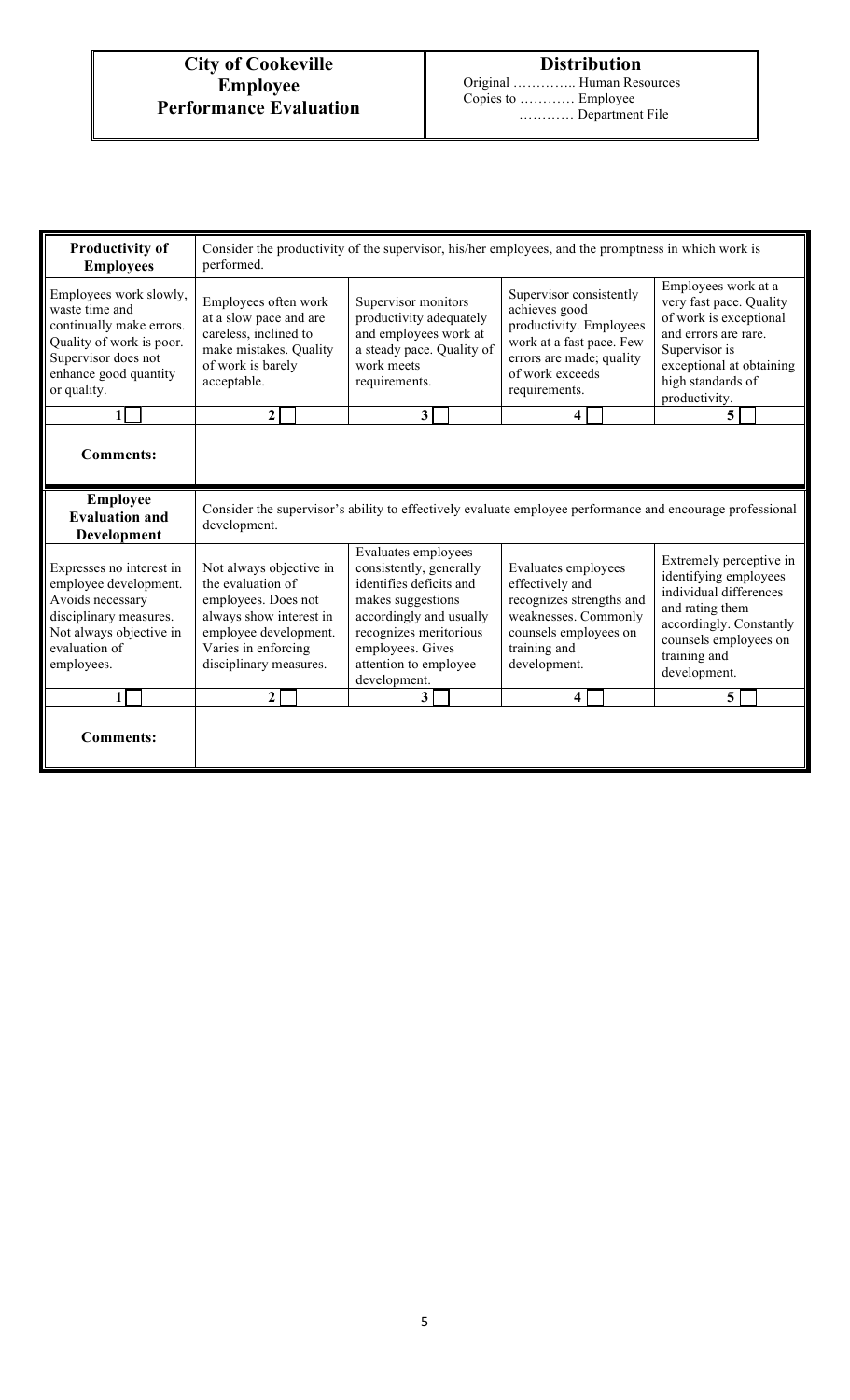| <b>Job Knowledge</b>                                                 | Communication                              |  |
|----------------------------------------------------------------------|--------------------------------------------|--|
| <b>Quantity of Work</b>                                              | Leadership                                 |  |
| <b>Quality of Work</b>                                               | Dependability                              |  |
| Initiative                                                           | <b>Policies and Procedures</b>             |  |
| <b>Attitude &amp; Dealing With</b><br><b>Co-Workers</b>              | <b>Planning and Organizing</b>             |  |
| <b>Public Contact</b>                                                | <b>Decision Making</b>                     |  |
| <b>Operation &amp; Care of City</b><br><b>Equipment and Property</b> | <b>Productivity of Employees</b>           |  |
| <b>Attendance</b>                                                    | <b>Employee Evaluation and Development</b> |  |
| <b>Safety</b>                                                        |                                            |  |
|                                                                      |                                            |  |
| <b>Employee Rating Total Score</b>                                   |                                            |  |

**Divide the employee's Total Score by the number of applicable topics.**

|  | $4.6 - 5.0$ | <b>Exceptional</b> /<br>Outstanding |
|--|-------------|-------------------------------------|
|  | $3.6 - 4.5$ | Above<br>Average                    |
|  | $2.6 - 3.5$ | Average                             |
|  | $1.0 - 2.5$ | <b>Below</b><br>Average             |

### **PERFORMANCE EVALUATION RECOMMENDATIONS**

### **Employee Strengths**:

| . .     |  |
|---------|--|
| ⌒<br>∠. |  |
| J.      |  |

### **Areas Needing Improvement**:

| 1.  |                                               |  |  |
|-----|-----------------------------------------------|--|--|
| Z., | <u> 1989 - Andrea Andrew Maria (h. 1989).</u> |  |  |
| ٥.  |                                               |  |  |
|     |                                               |  |  |